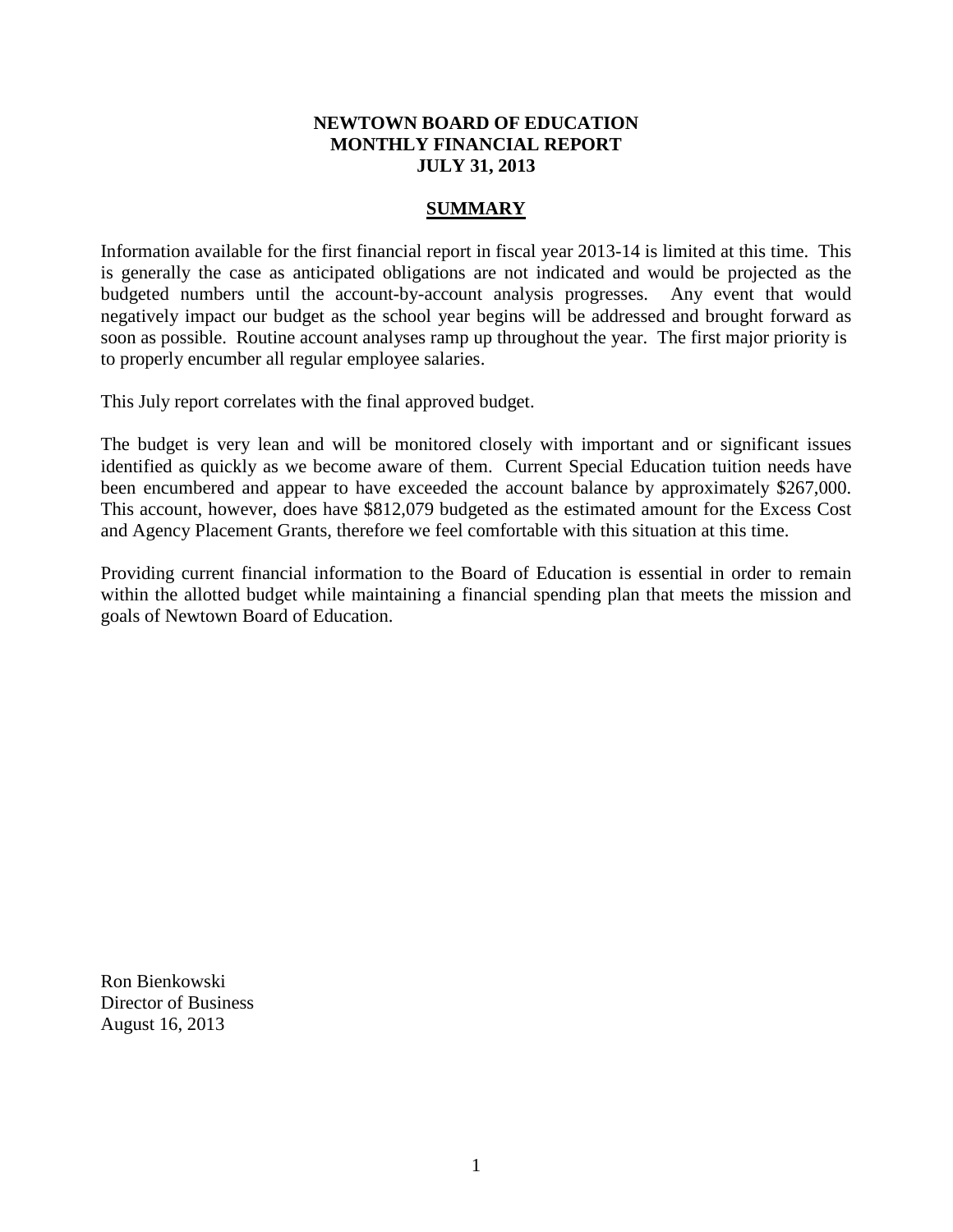#### **TERMS AND DEFINITIONS**

The Newtown Board of Education's Monthly Financial Report provides summary financial information in the following areas:

- $\bullet$  Object Code a service or commodity obtained as the result of a specific expenditure defined by eight categories: Salaries, Employee Benefits, Professional Services, Purchased Property Services, Other Purchased Services, Supplies, Property, and Miscellaneous.
- Expense Category further defines the type of expense by Object Code
- Approved Budget indicates a town approved financial plan used by the school district to achieve its goals and objectives.
- YTD Transfers identified specific cross object codes requiring adjustments to provide adequate funding for the fiscal period. This includes all transfers made to date.
- Current Transfers identifies the recommended cross object codes for current month action.
- **Current Budget** adjusts the Approved Budget calculating adjustments  $(+)$  or  $-)$  to the identified object codes.
- Year-To-Date Expended indicates the actual amount of cumulative expenditures processed by the school district through the month-end date indicated on the monthly budget summary report.
- Encumbered indicates approved financial obligations of the school district as a result of employee salary contracts, purchasing agreements, purchase orders, or other identified obligations not processed for payment by the date indicated on the monthly budget summary report.
- Balance calculates object code account balances subtracting expenditures and encumbrances from the current budget amount indicating accounts with unobligated balances or shortages.

The monthly budget summary report also provides financial information on the State of Connecticut grant reimbursement programs (Excess Cost and Agency Placement Grants and Magnet Grant Transportation). These reimbursement grants/programs are used to supplement local school district budget programs as follows:

Excess Cost Grant – this State of Connecticut reimbursement grant is used to support local school districts for education costs of identified special education students whose annual education costs exceed local prior year per pupil expenditure by 4 ½. Students placed by the Department of Child and Family Services (DCF) are reimbursed after the school district has meet the prior year's per pupil expenditure. School districts report these costs annually in December and March of each fiscal year. State of Connecticut grant calculations are determined by reimbursing eligible costs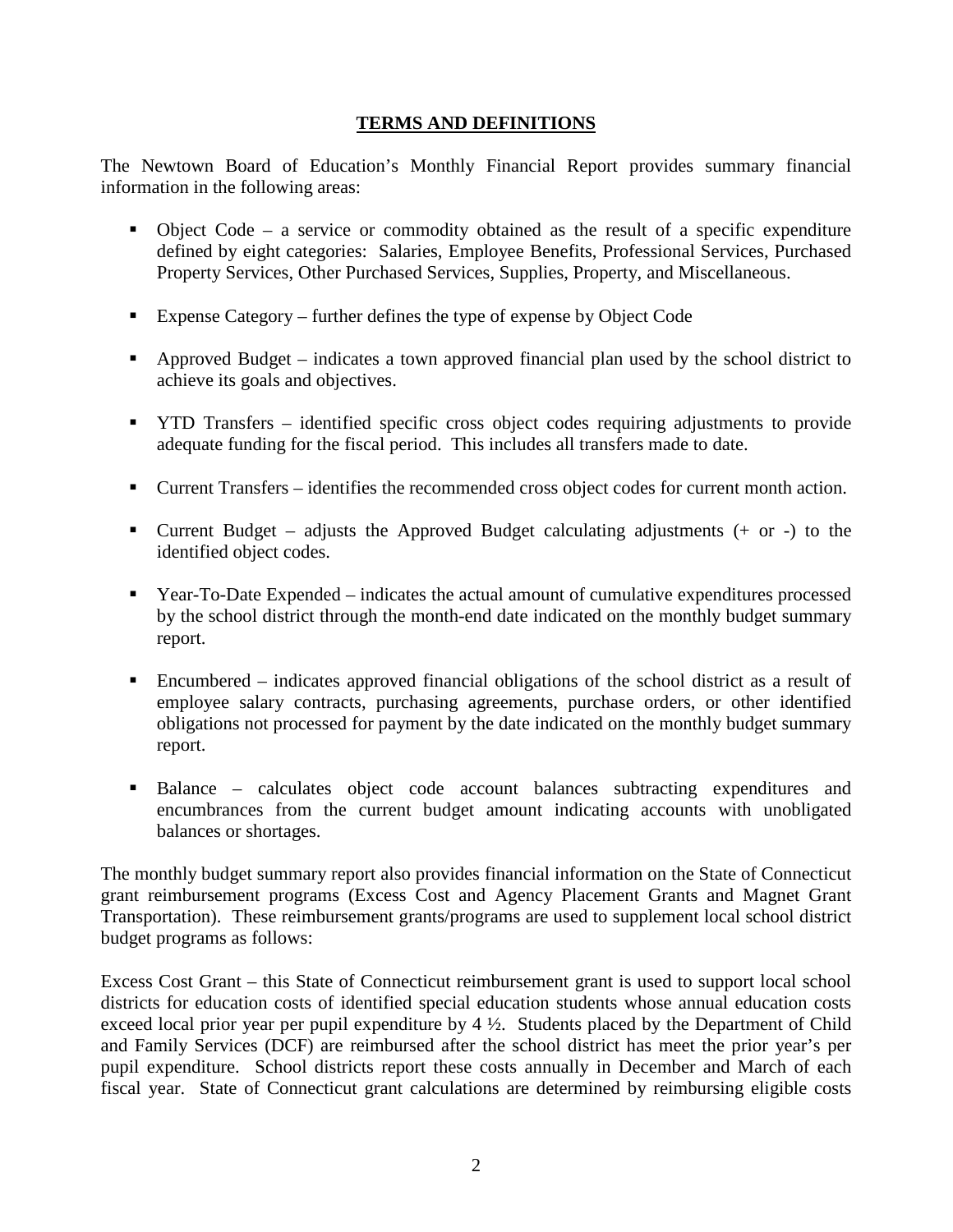(60%-100%) based on the SDE grant allocation and all other town submittals. Current year receipts results from the state reporting done in December. We receive notice of what we are eligible for in early April.

Magnet Transportation Grant – provides reimbursement of \$1,300 for local students attending approved Magnet school programs. The budgeted grant is \$70,200 for this year.

The last portion of the monthly budget summary reports school generated revenue fees that are anticipated revenue to the Town of Newtown. Fees include:

- High school fees for three identified program with the highest amount of fees anticipated from the high school sports participation fees,
- Building related fees for the use of the high school pool facility, and
- **Miscellaneous fees.**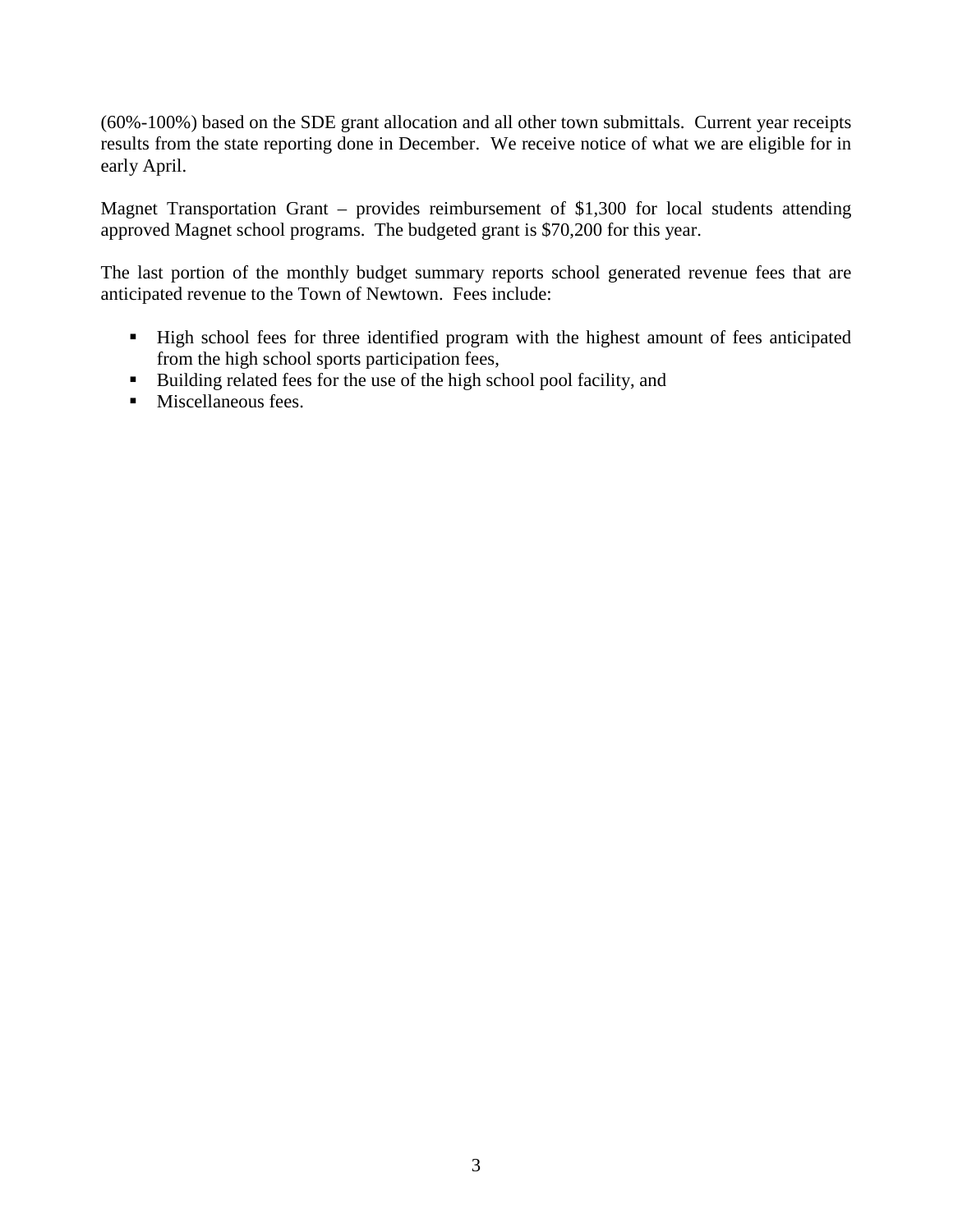#### BUDGET SUMMARY REPORT

| <b>OBJECT</b><br><b>CODE</b> | <b>EXPENSE CATEGORY</b>                       | <b>APPROVED</b><br><b>BUDGET</b> |            | <b>CURRENT</b><br><b>BUDGET</b> |               | <b>YTD</b><br><b>EXPENDITURE</b> |              | <b>ENCUMBER</b> |               | <b>BALANCE</b> |            |
|------------------------------|-----------------------------------------------|----------------------------------|------------|---------------------------------|---------------|----------------------------------|--------------|-----------------|---------------|----------------|------------|
|                              | <b>GENERAL FUND BUDGET</b>                    |                                  |            |                                 |               |                                  |              |                 |               |                |            |
| 100                          | <b>SALARIES</b>                               | \$                               | 45,076,226 | $\mathbb{S}$                    | 45,076,226 \$ |                                  | 656,279 \$   |                 | 39,097,043 \$ |                | 5,322,904  |
| 200                          | <b>EMPLOYEE BENEFITS</b>                      | \$                               | 10,675,831 | \$                              | 10,675,831 \$ |                                  | 2,599,519 \$ |                 | 6,446,951 \$  |                | 1,629,361  |
| 300                          | <b>PROFESSIONAL SERVICES</b>                  | \$                               | 920,517 \$ |                                 | 920,517 \$    |                                  | $14,130$ \$  |                 | 218,115 \$    |                | 688,272    |
| 400                          | PURCHASED PROPERTY SERV.                      | \$                               | 2,393,290  | \$                              | 2,393,290 \$  |                                  | 52,283 \$    |                 | 207,045 \$    |                | 2,133,962  |
| 500                          | <b>OTHER PURCHASED SERVICES</b>               | \$                               | 6,851,622  | \$                              | 6,851,622 \$  |                                  | 412,479 \$   |                 | 2,546,543 \$  |                | 3,892,600  |
| 600                          | <b>SUPPLIES</b>                               | \$                               | 4,554,880  | \$                              | 4,554,880 \$  |                                  | 55,268 \$    |                 | 328,786 \$    |                | 4,170,826  |
| 700                          | <b>PROPERTY</b>                               | \$                               | 497,748 \$ |                                 | 497,748 \$    |                                  | $40,020$ \$  |                 | 53,937 \$     |                | 403,791    |
| 800                          | <b>MISCELLANEOUS</b>                          | \$                               | 75,190 \$  |                                 | 75,190 \$     |                                  | 40,790 \$    |                 | 789 \$        |                | 33,611     |
|                              | TOTAL GENERAL FUND BUDGET                     | \$                               | 71,045,304 | \$                              | 71,045,304 \$ |                                  | 3,870,769 \$ |                 | 48,899,209 \$ |                | 18,275,327 |
|                              |                                               |                                  |            |                                 |               |                                  |              |                 |               |                |            |
|                              | <b>GRAND TOTAL</b>                            | \$                               | 71,045,304 | \$                              | 71,045,304 \$ |                                  | 3,870,769 \$ |                 | 48,899,209    | $\mathcal{S}$  | 18,275,327 |
|                              | <b>Excess Cost Grant Reimbursement Offset</b> |                                  | 75.00% \$  |                                 | 1,452,095     |                                  |              |                 | T.B.D.        | \$             |            |
|                              | Net Projected Balance                         |                                  |            |                                 |               |                                  |              |                 |               | \$             | 18,275,327 |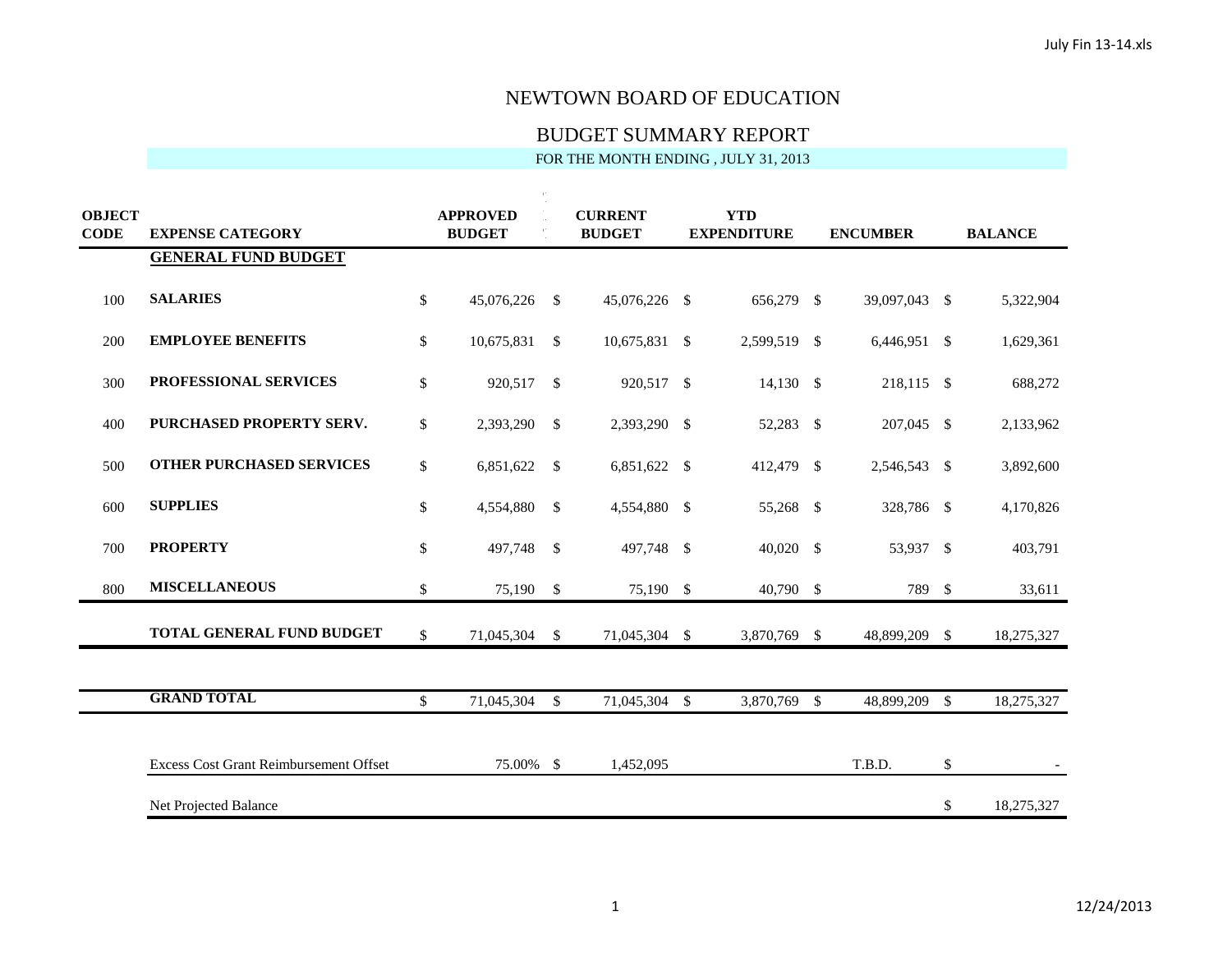# BUDGET SUMMARY REPORT

| <b>OBJECT</b> |                                        | <b>APPROVED</b>  |               | <b>CURRENT</b> |               | <b>YTD</b>         |                           |                 |               |                |
|---------------|----------------------------------------|------------------|---------------|----------------|---------------|--------------------|---------------------------|-----------------|---------------|----------------|
| <b>CODE</b>   | <b>EXPENSE CATEGORY</b>                | <b>BUDGET</b>    |               | <b>BUDGET</b>  |               | <b>EXPENDITURE</b> |                           | <b>ENCUMBER</b> |               | <b>BALANCE</b> |
| 100           | <b>SALARIES</b>                        |                  |               |                |               |                    |                           |                 |               |                |
|               | <b>Administrative Salaries</b>         | \$<br>2,826,231  | \$            | 2,826,231      | \$            | 161,511 \$         |                           | 2,544,810 \$    |               | 119,910        |
|               | Teachers & Specialists Salaries        | \$<br>30,919,957 | \$            | 30,919,957     | <sup>\$</sup> | 48,216 \$          |                           | 29,586,593      | - \$          | 1,285,148      |
|               | <b>Early Retirement</b>                | \$<br>16,000     | \$            | 16,000         | \$            |                    | \$                        |                 | <sup>\$</sup> | 16,000         |
|               | Continuing Ed./Summer School           | \$<br>84,903     | \$            | 84,903         | $\mathbb{S}$  | 33,446 \$          |                           | 39,471          | - \$          | 11,986         |
|               | Homebound & Tutors Salaries            | \$<br>211,664    | \$            | 211,664        | \$            | 10,979             | -\$                       | 120,491         | -\$           | 80,194         |
|               | <b>Certified Substitutes</b>           | \$<br>645,725    | \$            | 645,725        | \$            |                    | $\mathcal{S}$             |                 | \$            | 645,725        |
|               | Coaching/Activities                    | \$<br>532,749    | $\mathcal{S}$ | 532,749        | $\mathbb{S}$  |                    | $\mathcal{S}$             |                 | -\$           | 532,749        |
|               | Staff & Program Development            | \$<br>167,891    | \$            | 167,891        | \$            | 41,656             | $\mathcal{S}$             | 121,596         | $\sqrt{3}$    | 4,640          |
|               | <b>CERTIFIED SALARIES</b>              | \$<br>35,405,120 | \$            | 35,405,120     | \$            | 295,808            | $\mathcal{S}$             | 32,412,961      | $\mathcal{S}$ | 2,696,351      |
|               | Supervisors/Technology Salaries        | \$<br>622,327    | \$            | 622,327        | $\mathbb{S}$  | 39,938             | $\mathcal{S}$             | 540,236         | - \$          | 42,152         |
|               | Clerical & Secretarial salaries        | \$<br>1,985,904  | \$            | 1,985,904      | \$            | 77,716             | $\mathcal{S}$             | 1,875,369       | $\sqrt{3}$    | 32,819         |
|               | <b>Educational Assistants</b>          | \$<br>1,843,658  | \$            | 1,843,658      | \$            | 17,037             | -\$                       | 286,355         | - \$          | 1,540,267      |
|               | Nurses & Medical advisors              | \$<br>683,022    | \$            | 683,022        | \$            | 2,230              | -\$                       | 568,596         | - \$          | 112,197        |
|               | Custodial & Maint Salaries             | \$<br>2,898,325  | \$            | 2,898,325      | $\frac{1}{2}$ | 170,147            | \$                        | 2,688,182       | - \$          | 39,996         |
|               | <b>Bus Drivers salaries</b>            | \$               | \$            |                | \$            |                    | \$                        |                 | \$            |                |
|               | Career/Job salaries                    | \$<br>108,501    | \$            | 108,501        | \$            | $4,518$ \$         |                           | 53,646 \$       |               | 50,337         |
|               | <b>Special Education Svcs Salaries</b> | \$<br>824,820    | \$            | 824,820        | \$            | 22,125             | -S                        | 396,016         | - \$          | 406,678        |
|               | Attendance & Security Salaries         | \$<br>380,071    | \$            | 380,071        | \$            | 11,456             | - \$                      | 275,682         | - \$          | 92,933         |
|               | Extra Work - Non-Cert                  | \$<br>71,115     | \$            | 71,115         | \$            | 9,211              | -\$                       |                 | \$            | 61,904         |
|               | Custodial & Maint. Overtime            | \$<br>210,363    | \$            | 210,363        | \$            | 3,333              | $\mathbb{S}$              |                 | \$            | 207,030        |
|               | Civic activities/Park & Rec            | \$<br>43,000     | \$            | 43,000         | \$            | 2,760              | -\$                       |                 | $\mathcal{S}$ | 40,240         |
|               | NON-CERTIFIED SALARIES                 | \$<br>9,671,106  | $\mathbb{S}$  | 9,671,106      | $\mathbb{S}$  | 360,471            | $\mathcal{S}$             | 6,684,083       | $\mathcal{S}$ | 2,626,552      |
|               | <b>SUBTOTAL SALARIES</b>               | \$<br>45,076,226 | \$            | 45,076,226 \$  |               | 656,279            | $\boldsymbol{\mathsf{s}}$ | 39,097,043      | \$            | 5,322,904      |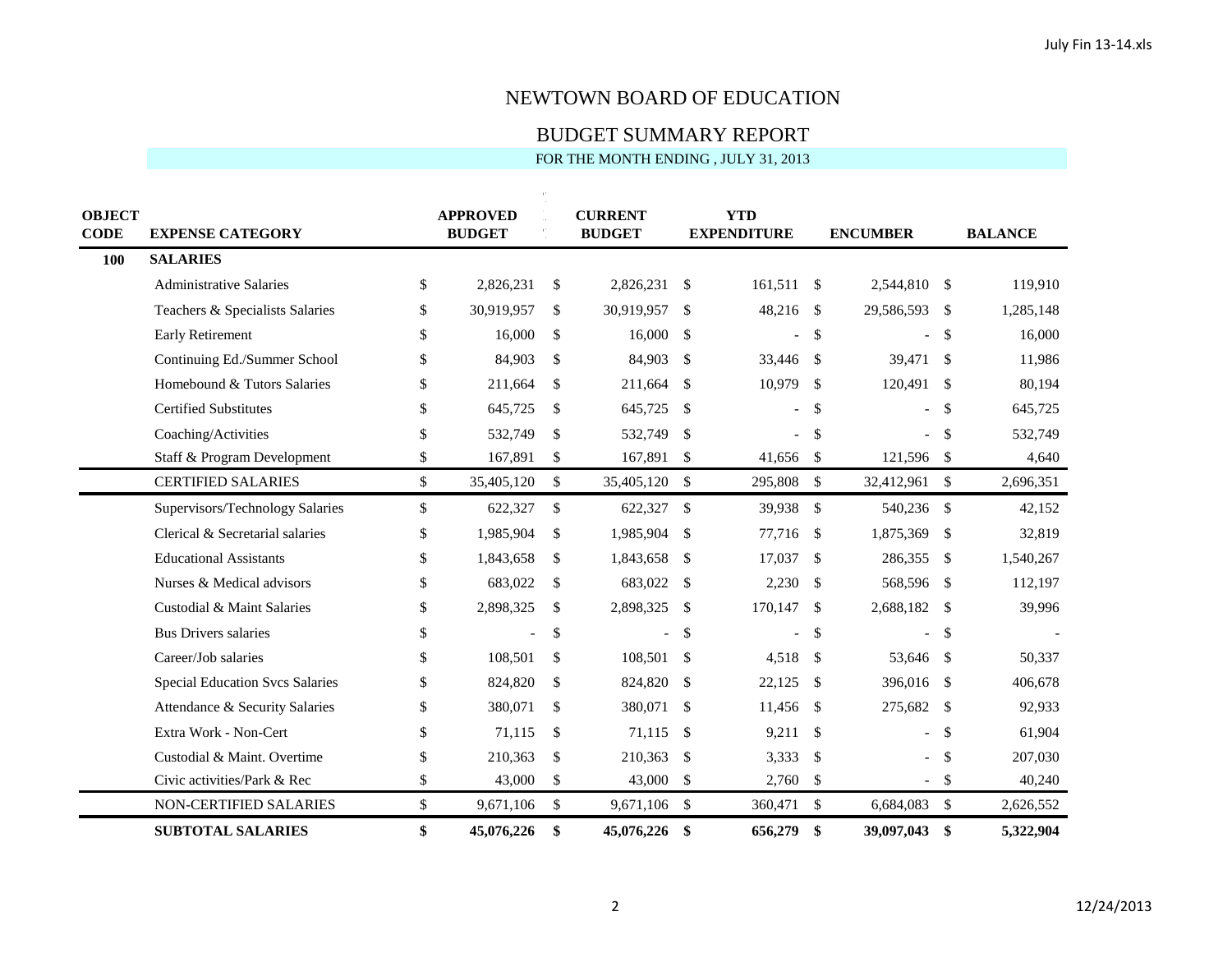BUDGET SUMMARY REPORT

| <b>OBJECT</b><br><b>CODE</b> | <b>EXPENSE CATEGORY</b>            | <b>APPROVED</b><br><b>BUDGET</b> |            |               | <b>CURRENT</b><br><b>BUDGET</b> |                         | <b>YTD</b><br><b>EXPENDITURE</b> |               | <b>ENCUMBER</b> | <b>BALANCE</b> |           |  |
|------------------------------|------------------------------------|----------------------------------|------------|---------------|---------------------------------|-------------------------|----------------------------------|---------------|-----------------|----------------|-----------|--|
| 200                          | <b>EMPLOYEE BENEFITS</b>           |                                  |            |               |                                 |                         |                                  |               |                 |                |           |  |
|                              | Medical & Dental Expenses          | \$                               | 8,213,013  | \$            | 8,213,013                       | \$                      | 2,034,533                        | $\mathbb{S}$  | 6,123,618 \$    |                | 54,862    |  |
|                              | Life Insurance                     | \$                               | 86.226     | \$            | 86,226                          | - \$                    | 6,683                            | $\mathbb{S}$  |                 | -\$            | 79,543    |  |
|                              | FICA & Medicare                    | \$                               | 1,359,593  | \$            | 1,359,593                       | -\$                     | 44,433                           | -\$           |                 | \$             | 1,315,160 |  |
|                              | Pensions                           | \$                               | 462,466    | $\mathbb{S}$  | 462,466 \$                      |                         | 384,719                          | -\$           | 3,561           | -\$            | 74,186    |  |
|                              | Unemployment & Employee Assist.    | \$                               | 98,120     | \$            | 98,120                          | \$                      | 600                              | $\mathcal{S}$ |                 | \$             | 97,520    |  |
|                              | <b>Workers Compensation</b>        | \$                               | 456,413    | \$            | 456,413                         | $\mathcal{S}$           | 128,552                          | $\mathcal{S}$ | 319,772         | -\$            | 8,090     |  |
|                              | <b>SUBTOTAL EMPLOYEE BENEFITS</b>  | \$                               | 10,675,831 | \$            | 10,675,831 \$                   |                         | 2,599,519                        | - \$          | 6,446,951 \$    |                | 1,629,361 |  |
| 300                          | PROFESSIONAL SERVICES              |                                  |            |               |                                 |                         |                                  |               |                 |                |           |  |
|                              | <b>Professional Services</b>       | \$                               | 675,542    | $\mathcal{S}$ | 675,542 \$                      |                         | 8,945                            | $\mathcal{S}$ | 149,930         | - \$           | 516,667   |  |
|                              | Professional Educational Ser.      | \$                               | 244,975    | \$            | 244,975                         | - \$                    | 5,185                            | $\mathbb{S}$  | 68,185          | -\$            | 171,605   |  |
|                              | <b>SUBTOTAL PROFESSIONAL SVCS</b>  | \$                               | 920,517    | \$            | 920,517 \$                      |                         | 14,130                           | - \$          | 218,115 \$      |                | 688,272   |  |
| 400                          | <b>PURCHASED PROPERTY SVCS</b>     |                                  |            |               |                                 |                         |                                  |               |                 |                |           |  |
|                              | Buildings & Grounds Services       | \$                               | 670,300    | \$            | 670,300 \$                      |                         | $\overline{\phantom{a}}$         | $\mathbb{S}$  |                 | \$             | 670,300   |  |
|                              | Utility Services - Water & Sewer   | \$                               | 117,000    | \$            | 117,000                         | - \$                    |                                  | <sup>\$</sup> |                 | -\$            | 117,000   |  |
|                              | Building, Site & Emergency Repairs | \$                               | 460,850    | \$            | 460,850                         | -\$                     |                                  | \$            |                 | \$             | 460,850   |  |
|                              | <b>Equipment Repairs</b>           | \$                               | 270,975    | $\mathcal{S}$ | 270,975                         | - \$                    | 200                              | $\mathcal{S}$ | 36,970          | - \$           | 233,805   |  |
|                              | Rentals - Building & Equipment     | \$                               | 300,165    | \$            | 300,165                         | -\$                     | 52,083                           | $\mathcal{S}$ | 170,075         | -\$            | 78,007    |  |
|                              | Building & Site Improvements       | \$                               | 574,000    | \$            | 574,000                         | $\sqrt[6]{\frac{1}{2}}$ | $\overline{a}$                   | \$            |                 | \$             | 574,000   |  |
|                              | <b>SUBTOTAL PUR. PROPERTY SER.</b> | \$                               | 2,393,290  | \$            | 2,393,290                       | -\$                     | 52,283                           | \$            | 207,045         | -\$            | 2,133,962 |  |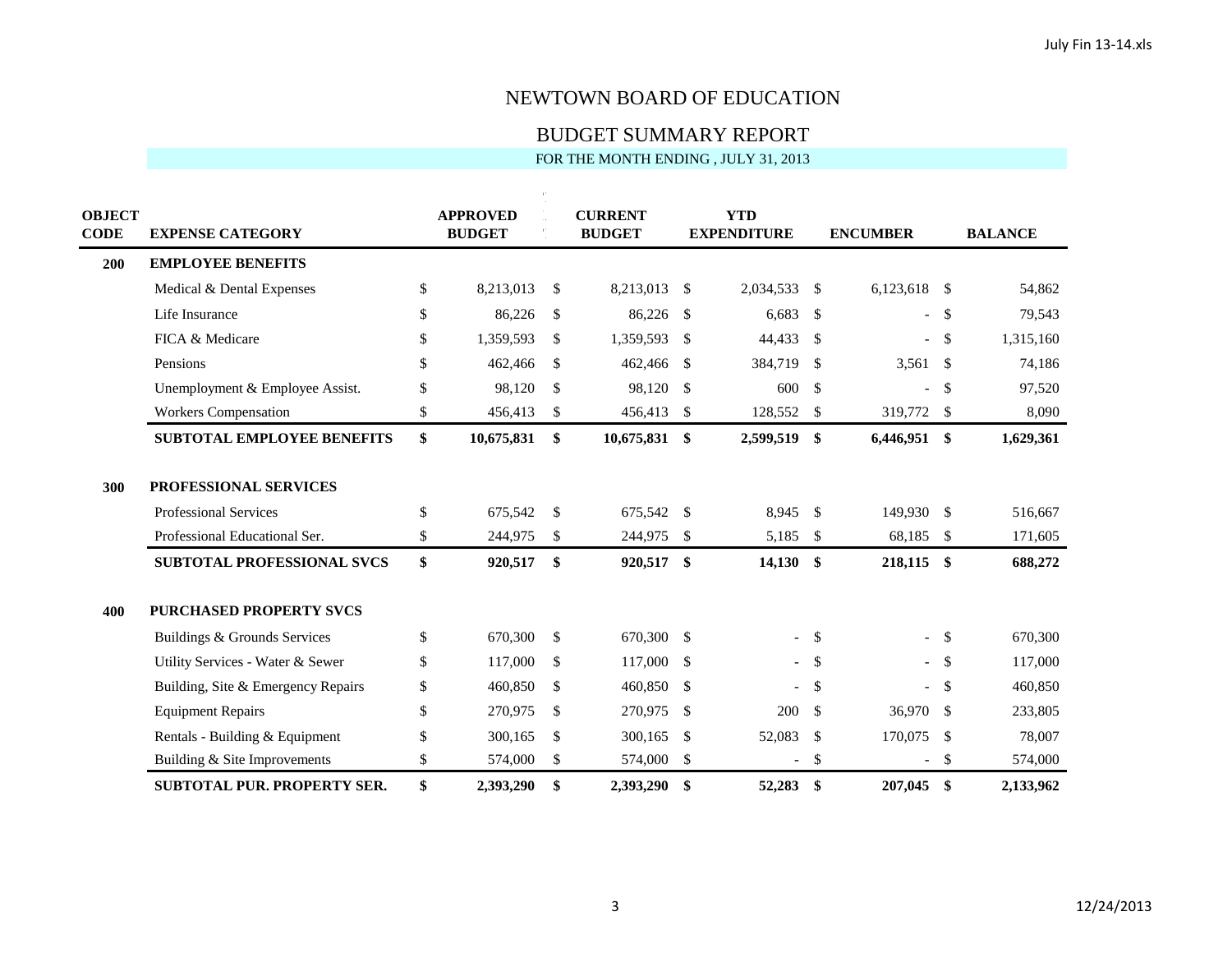BUDGET SUMMARY REPORT

| <b>OBJECT</b><br>CODE | <b>EXPENSE CATEGORY</b>                | <b>APPROVED</b><br><b>BUDGET</b> |               | <b>CURRENT</b><br><b>BUDGET</b> |      | <b>YTD</b><br><b>EXPENDITURE</b> |               | <b>ENCUMBER</b>          |      | <b>BALANCE</b> |
|-----------------------|----------------------------------------|----------------------------------|---------------|---------------------------------|------|----------------------------------|---------------|--------------------------|------|----------------|
| 500                   | <b>OTHER PURCHASED SERVICES</b>        |                                  |               |                                 |      |                                  |               |                          |      |                |
|                       | <b>Contracted Services</b>             | \$<br>360,504                    | $\mathbb{S}$  | 360,504 \$                      |      | 84,699                           | - \$          | 51,445 \$                |      | 224,359        |
|                       | <b>Transportation Services</b>         | \$<br>3,640,547                  | $\mathbb{S}$  | 3,640,547                       | -\$  | 1,200                            | \$            | $\overline{\phantom{0}}$ | -\$  | 3,639,347      |
|                       | Insurance - Property & Liability       | \$<br>299,135                    | $\mathbb{S}$  | 299,135                         | - \$ | 79,419                           | - \$          | 219,197                  | -\$  | 519            |
|                       | Communications                         | \$<br>129,209                    | \$            | 129,209                         | -\$  | 13,529                           | -\$           | 77,773                   | -\$  | 37,907         |
|                       | <b>Printing Services</b>               | \$<br>42,382                     | $\mathbb{S}$  | 42,382                          | -\$  | $\overline{a}$                   | $\mathcal{S}$ | $\overline{\phantom{0}}$ | -S   | 42,382         |
|                       | Tuition - Out of District              | \$<br>2,152,926                  | $\mathbb{S}$  | 2,152,926                       | \$   | 232,072                          | -\$           | 2,188,227                | -\$  | (267, 373)     |
|                       | Student Travel & Staff Mileage         | \$<br>226,919                    | \$            | 226,919                         | \$   | 1,559                            | \$            | 9,900                    | -\$  | 215,460        |
|                       | <b>SUBTOTAL OTHER PURCHASED SER \$</b> | 6,851,622                        | \$            | 6,851,622 \$                    |      | 412,479 \$                       |               | 2,546,543                | -\$  | 3,892,600      |
| 600                   | <b>SUPPLIES</b>                        |                                  |               |                                 |      |                                  |               |                          |      |                |
|                       | Instructional & Library Supplies       | \$<br>939,666                    | $\mathcal{S}$ | 939,666 \$                      |      | 49,219 \$                        |               | 217,541                  | - \$ | 672,905        |
|                       | Software, Medical & Office Sup.        | \$<br>184,465                    | $\mathcal{S}$ | 184,465                         | - \$ | 1,785                            | -\$           | 55,843                   | -\$  | 126,837        |
|                       | <b>Plant Supplies</b>                  | \$<br>376,100                    | $\mathbb{S}$  | 376,100                         | -\$  | 3,973                            | -\$           | $\overline{\phantom{0}}$ | -S   | 372,127        |
|                       | Electric                               | \$<br>1,401,255                  | $\mathbb{S}$  | 1,401,255                       | -\$  | $\overline{\phantom{0}}$         | $\mathcal{S}$ |                          | -S   | 1,401,255      |
|                       | Propane & Natural Gas                  | \$<br>326,370                    | \$            | 326,370                         | - \$ |                                  | $\mathcal{S}$ |                          | -S   | 326,370        |
|                       | Fuel Oil                               | \$<br>575,466                    | \$            | 575,466                         | - \$ | $\overline{\phantom{0}}$         | - \$          |                          | -S   | 575,466        |
|                       | Fuel For Vehicles & Equip.             | \$<br>486,739                    | $\mathbb{S}$  | 486,739                         | -\$  |                                  | <sup>\$</sup> |                          | -S   | 486,739        |
|                       | <b>Textbooks</b>                       | \$<br>264,819                    | \$            | 264,819                         | \$   | 291                              | \$            | 55,402                   | -\$  | 209,126        |
|                       | <b>SUBTOTAL SUPPLIES</b>               | \$<br>4,554,880                  | \$            | 4,554,880                       | -\$  | 55,268                           | $\mathbf{\$}$ | 328,786                  | -\$  | 4,170,826      |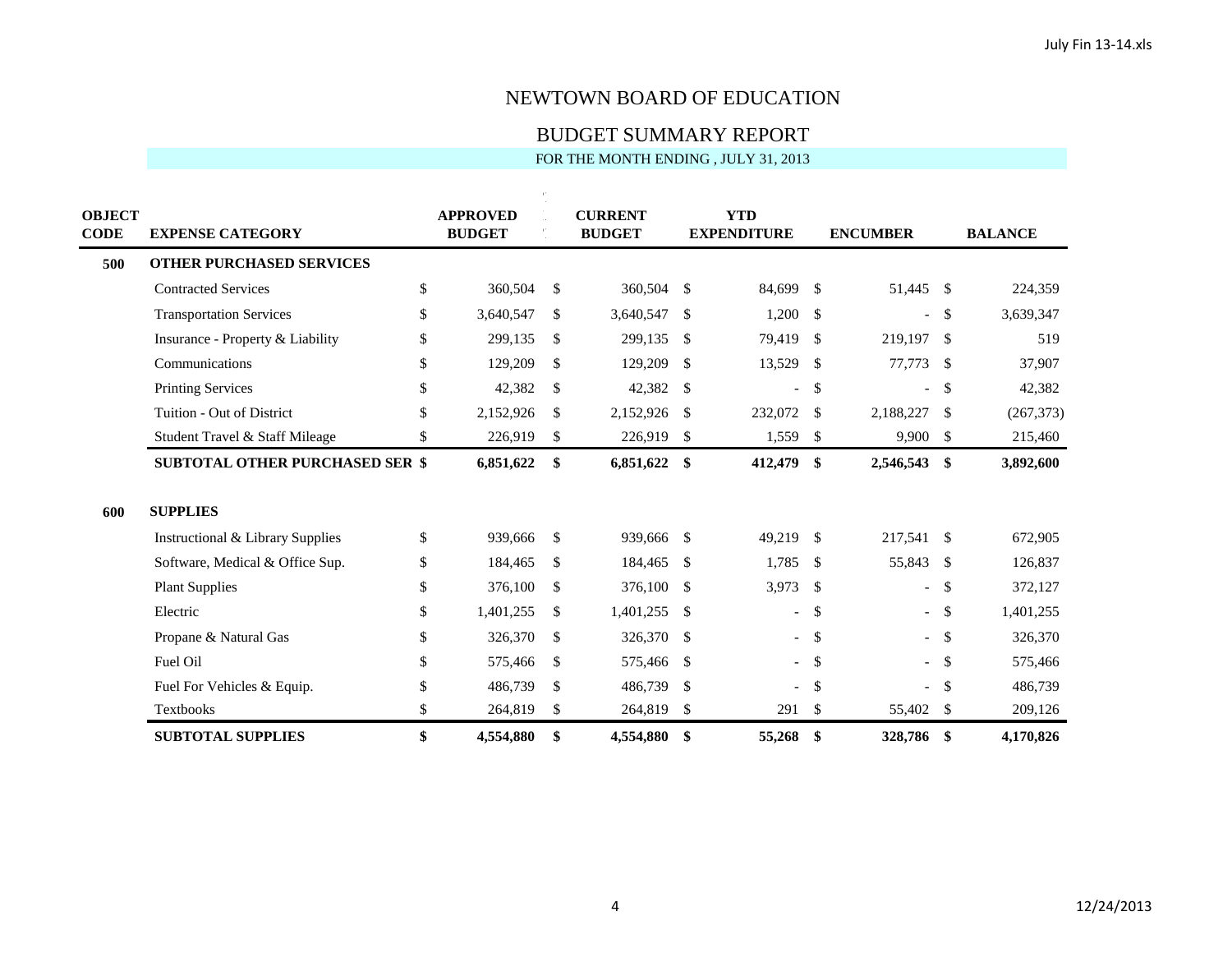BUDGET SUMMARY REPORT

| <b>OBJECT</b><br><b>CODE</b> | <b>EXPENSE CATEGORY</b>       | <b>APPROVED</b><br><b>BUDGET</b> |               | <b>CURRENT</b><br><b>BUDGET</b> |   | <b>YTD</b><br><b>EXPENDITURE</b> |        | <b>ENCUMBER</b>          |      | <b>BALANCE</b> |
|------------------------------|-------------------------------|----------------------------------|---------------|---------------------------------|---|----------------------------------|--------|--------------------------|------|----------------|
| 700                          | <b>PROPERTY</b>               |                                  |               |                                 |   |                                  |        |                          |      |                |
|                              | Capital Improvements (Sewers) | \$<br>124,177                    | $\mathcal{S}$ | 124,177 \$                      |   |                                  | $-$ \$ | $\overline{\phantom{0}}$ | \$   | 124,177        |
|                              | <b>Technology Equipment</b>   | \$<br>325,559                    | -S            | 325,559 \$                      |   | $40,020$ \$                      |        | 53,937 \$                |      | 231,602        |
|                              | Other Equipment               | \$<br>48,012                     | <sup>\$</sup> | 48,012 \$                       |   | $\sim$                           | -\$    | $ \,$                    | \$   | 48,012         |
|                              | <b>SUBTOTAL PROPERTY</b>      | \$<br>497,748                    | -\$           | 497,748 \$                      |   | $40,020$ \$                      |        | 53,937 \$                |      | 403,791        |
| 800                          | <b>MISCELLANEOUS</b>          |                                  |               |                                 |   |                                  |        |                          |      |                |
|                              | Memberships                   | \$<br>75,190                     | <sup>\$</sup> | 75,190 \$                       |   | $40,790$ \$                      |        | 789                      | - \$ | 33,611         |
|                              | <b>SUBTOTAL MISCELLANEOUS</b> | \$<br>75,190                     | -\$           | 75,190 \$                       |   | $40,790$ \$                      |        | 789                      | - \$ | 33,611         |
|                              | <b>TOTAL LOCAL BUDGET</b>     | \$<br>71,045,304                 | \$            | 71,045,304                      | S | 3,870,769 \$                     |        | 48,899,209               | - \$ | 18,275,327     |